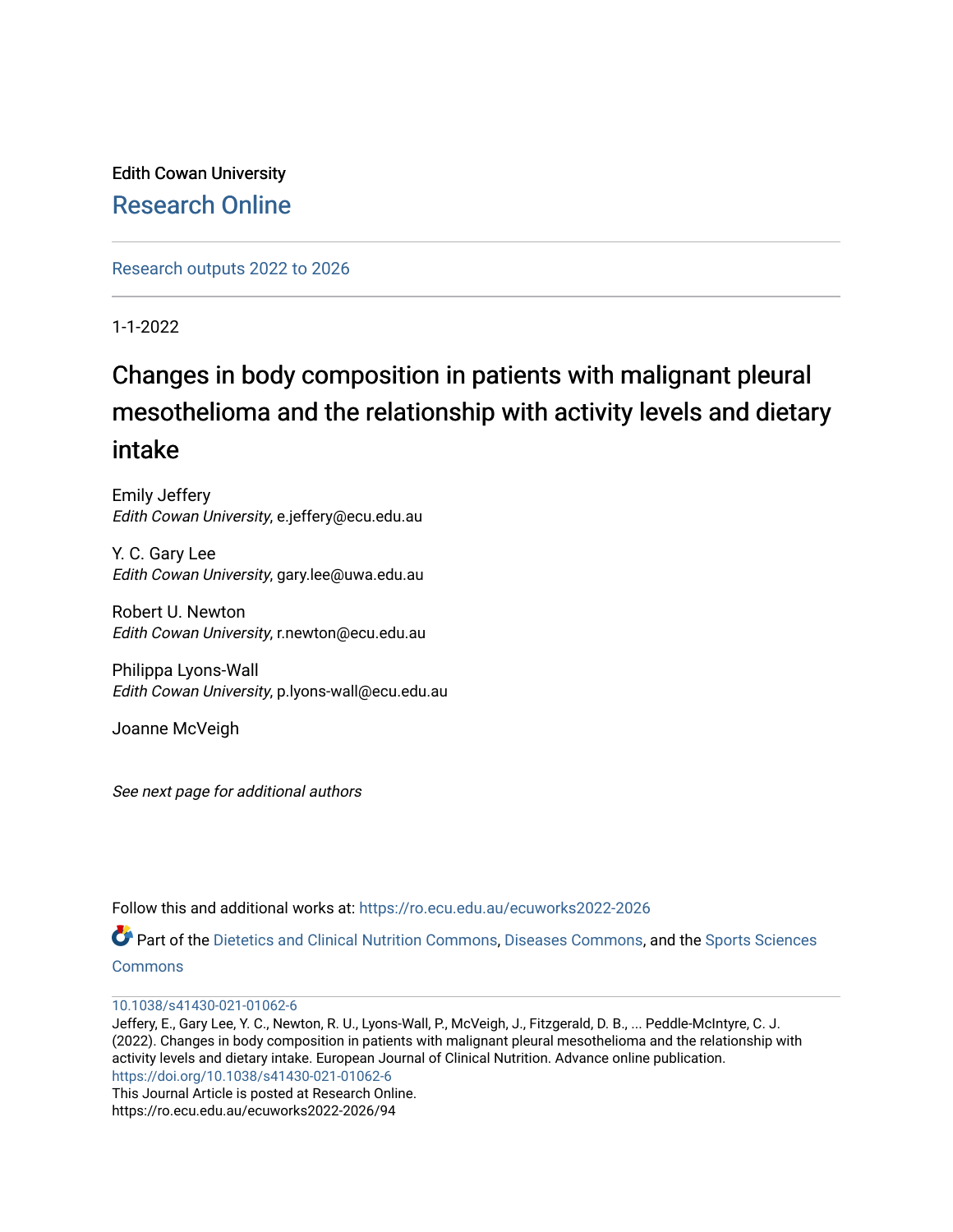# Authors

Emily Jeffery, Y. C. Gary Lee, Robert U. Newton, Philippa Lyons-Wall, Joanne McVeigh, Deirdre B. Fitzgerald, Leon Straker, and Carolyn J. Peddle-McIntyre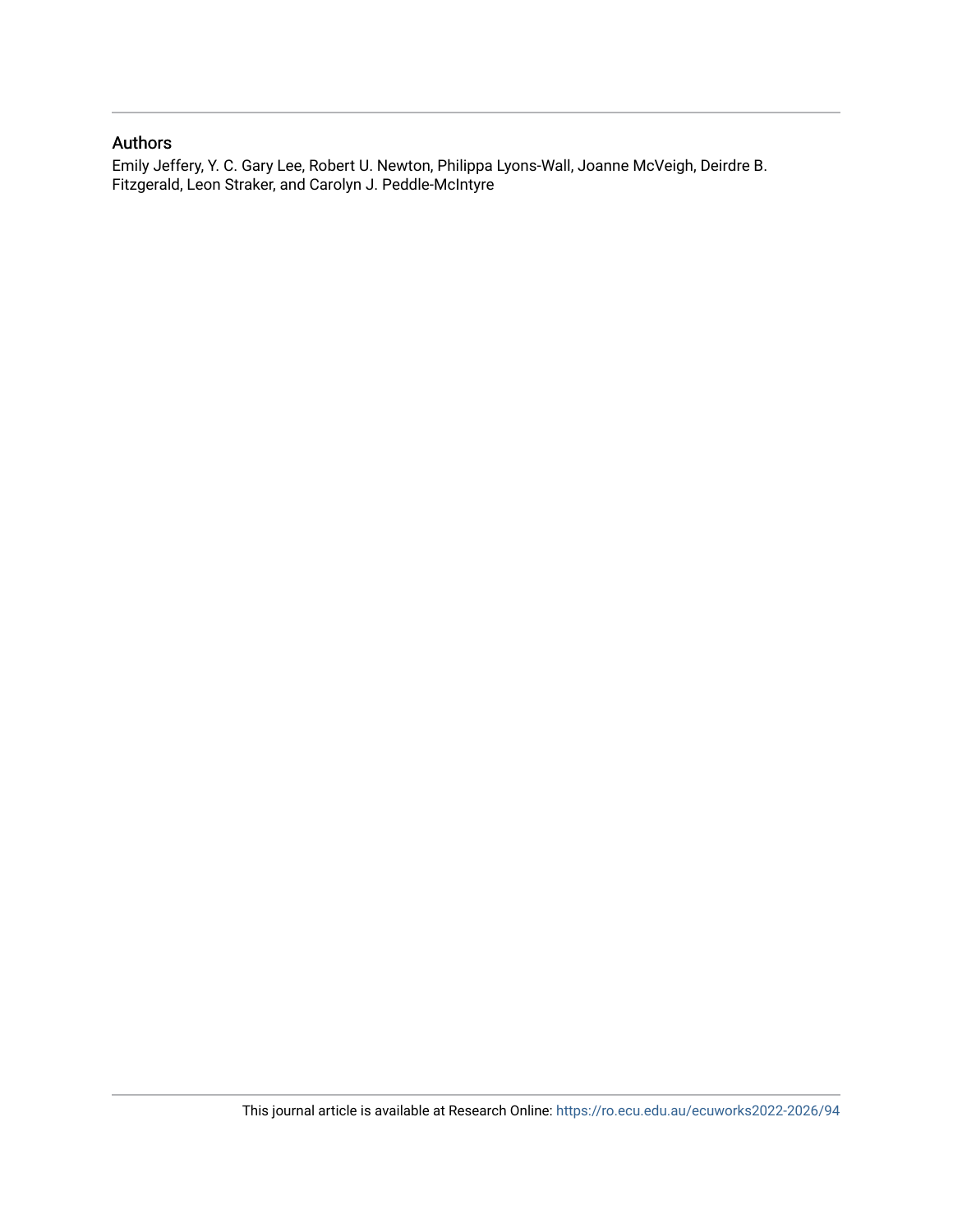Check for updates

# ARTICLE **OPEN**

Nutrition in acute and chronic diseases

# Changes in body composition in patients with malignant pleural mesothelioma and the relationship with activity levels and dietary intake

Emily Jeffery $\bigodot^{1,2,3\boxtimes}$  $\bigodot^{1,2,3\boxtimes}$  $\bigodot^{1,2,3\boxtimes}$ , Y. C. Gary Lee<sup>4,5,6</sup>, Robert U. Newton  $\bigodot^{1,2}$ , Philippa Lyons-Wall<sup>2</sup>, Joanne McVeigh<sup>7,8</sup>, Deirdre B. Fitzgerald<sup>4</sup>, Leon Straker  $\mathbb{D}^7$  $\mathbb{D}^7$  and Carolyn J. Peddle-McIntyre<sup>1,2</sup>

© The Author(s) 2022

BACKGROUND: Skeletal muscle loss is common in advanced cancer and is associated with negative outcomes. In malignant pleural mesothelioma (MPM), no study has reported body composition changes or factors associated with these changes. This study aimed to describe changes in body composition over time and its relationship with activity levels, dietary intake and survival. METHODS: The study was a secondary analysis of data collected from a longitudinal observational study of patients with MPM. Participants completed 3-month assessments for up to 18 months. Participants with two dual-energy x-ray absorptiometry (DXA) scans were included. Changes in appendicular skeletal muscle mass (ASM) and total fat mass were used to categorise participants into phenotypes. Activity levels were measured with an ActiGraph GT3X+ accelerometer and energy and protein intake was measured with a 3-day food record and 24-h recall.

RESULTS: Eighteen participants were included (89% men, mean age 68.9 ± 7.1 years). Median time between DXA was 91 [IQR 84–118] days. Compared to participants with ASM maintenance  $(n = 9)$ , fewer participants with ASM loss  $(n = 9)$  survived ≥12 months from follow-up ( $p = 0.002$ ). Participants with ASM loss increased sedentary time ( $p = 0.028$ ) and decreased light activity  $(p = 0.028)$  and step count ( $p = 0.008$ ). Activity levels did not change in participants with ASM maintenance ( $p > 0.05$ ). Energy and protein intake did not change in either group ( $p > 0.05$ ).

CONCLUSIONS: Muscle loss was associated with poorer survival and decreased activity levels. Interventions that improve physical activity or muscle mass could benefit patients with MPM.

European Journal of Clinical Nutrition;<https://doi.org/10.1038/s41430-021-01062-6>

## INTRODUCTION

Malignant pleural mesothelioma (MPM) is an incurable cancer that results from asbestos exposure [\[1\]](#page-8-0). Patients with MPM have limited treatment options and short median survival of 12 months [\[1\]](#page-8-0). It has been hypothesised that cancer cachexia could contribute to the cause of death in MPM [[2](#page-8-0)].

Cancer cachexia is a form of malnutrition characterised by the loss of skeletal muscle mass in the presence or absence of loss of fat mass, and is often accompanied by anorexia and systemic inflammation [[3\]](#page-8-0). Cancer cachexia can lead to the development of low skeletal muscle mass, which is associated with a range of negative outcomes in advanced cancer populations including poorer quality of life [[4\]](#page-8-0), lower activity levels [[5\]](#page-8-0), increased treatment toxicity [[6\]](#page-8-0), and poorer survival [[6](#page-8-0)]. Further, people with both low skeletal muscle mass and excess fat mass (i.e., sarcopenic obese) have had a greater risk of negative outcomes [\[7](#page-8-0)].

In our previous research, we reported that 50% of patients with MPM had low skeletal muscle mass close to the time of diagnosis, and of these participants, 11% were obese [[5](#page-8-0)]. While anecdotally clinicians report that patients with MPM become emaciated over the disease course, and often die with a low BMI [[2](#page-8-0)], there is a lack of evidence available on changes in body composition over time to inform the development of interventions to address these concerns.

Physical activity and dietary intake are modifiable factors that could be central to the development of cancer cachexia. Physical activity and dietary protein intake stimulate muscle protein synthesis [\[8\]](#page-8-0) and in sufficient quantities could protect against the development of low skeletal muscle mass [\[9,](#page-8-0) [10\]](#page-8-0). In addition, lower levels of physical activity and high dietary energy intake can create a positive energy balance resulting in weight gain that is largely an increase in fat mass [[11](#page-8-0)]. At present, there is little research on the relationship between physical activity, dietary intake and changes in body composition in cancer populations.

<sup>&</sup>lt;sup>1</sup>Exercise Medicine Research Institute, Edith Cowan University, Joondalup, WA, Australia. <sup>2</sup>School of Medical and Health Sciences, Edith Cowan University, Joondalup, WA, Australia. <sup>3</sup>School of Population Health, Curtin University, Perth, WA, Australia. <sup>4</sup>Respiratory Department, Sir Charles Gairdner Hospital, Nedlands, WA, Australia. <sup>5</sup>Institute for Respiratory Health, Nedlands, WA, Australia. <sup>6</sup>Medical School, University of Western Australia, Crawley, WA, Australia. <sup>7</sup>School of Allied Health, Curtin University, Perth, WA, Australia. <sup>8</sup>Movement Physiology Laboratory, School of Physiology, University of Witwatersrand, Johannesburg, South Africa. <sup>⊠</sup>email: [emily.jeffery@curtin.edu.au](mailto:emily.jeffery@curtin.edu.au)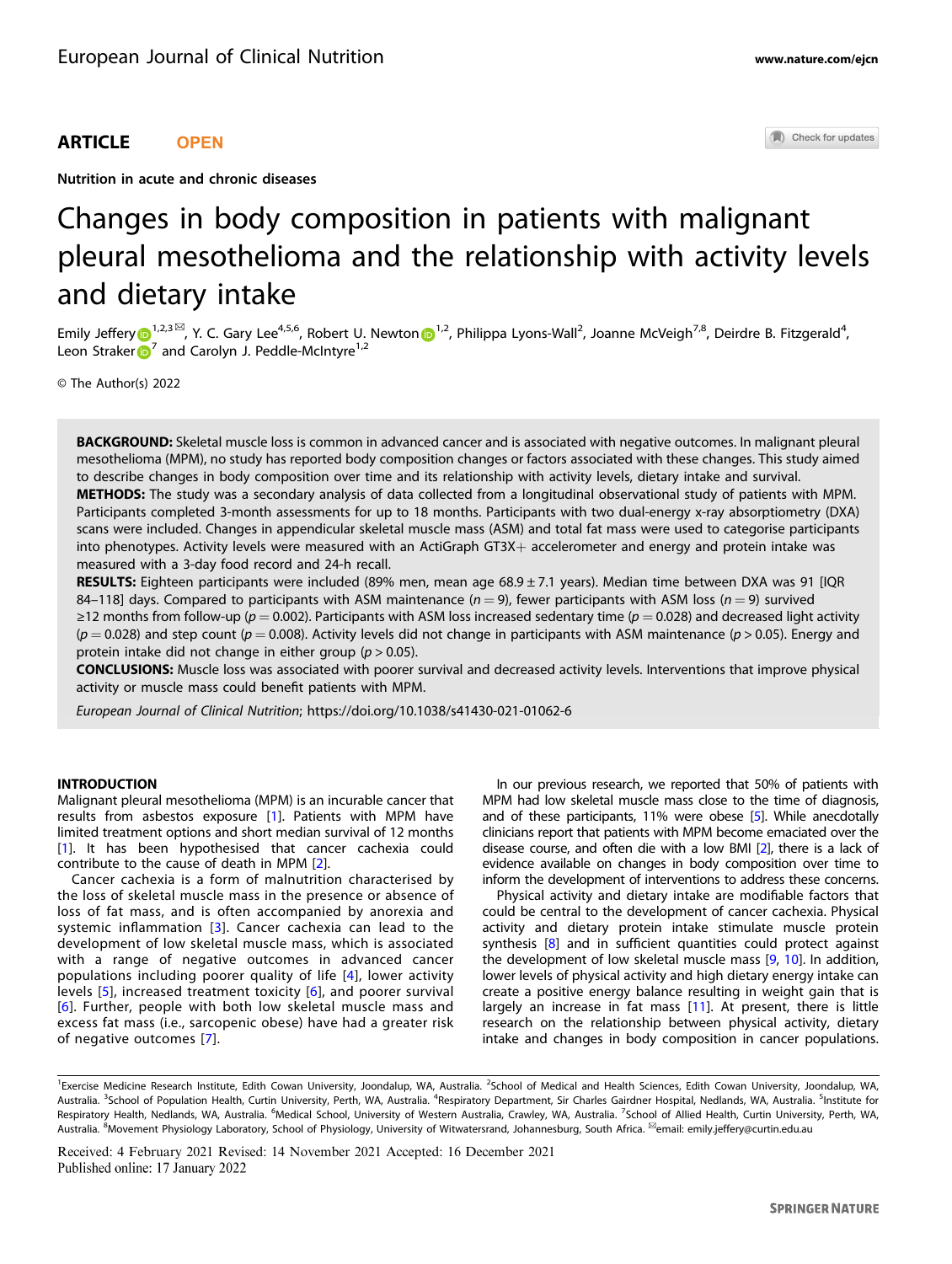Understanding these relationships could lead to more targeted interventions to prevent and treat cancer cachexia. Therefore, this study in patients with MPM aimed to describe the changes in body composition over time and the relationship between body composition changes and activity levels and dietary intake. A secondary aim of the study was to explore the association between body composition changes and participant characteristics, such as survival.

#### **METHODS**

## Study design and participants

The study was a secondary analysis of data collected from a longitudinal observational study that aimed to describe the functional and nutritional status of patients with MPM. Participants were recruited from a pleural disease clinic in Perth, Western Australia. Patients were eligible if they had cytological or histological confirmation of MPM. Patients were excluded if they were aged <18 years, pregnant or lactating, unable to read and understand English, unable to comply with the protocol or participating in an intervention study likely to influence body composition. Participant consent and physician approval were required for participation in the study. Participants completed assessments of body composition, activity levels and dietary intake during routine hospital visits, approximately every 3 months and were followed until death or for a maximum of 18 months. Participants that did not complete body composition scans at two consecutive assessments were excluded from this analysis. The study was approved by the Sir Charles Gairdner Group and Edith Cowan University Human Research Ethics Committees (ID: 2014-124 and 13255).

#### Measurements

Demographic and medical variables. Demographic and medical data were obtained from participant medical records. Disease progression at followup was determined by clinician examination of the computed tomography scan completed closest to the second body composition scan. The Eastern Cooperative Oncology Group (ECOG) performance status was recorded on the date of assessment [\[12\]](#page-8-0).

Anthropometric measures. Weight and height, measured with participants dressed in light clothing with shoes removed, were used to calculate the BMI. Participants were classified as underweight, normal weight, overweight or obese based on World Health Organisation BMI criteria [[13\]](#page-8-0).

Body composition. Body composition was assessed using whole-body dual-energy x-ray absorptiometry (DXA) scans (Hologic Horizon A, Hologic Inc., Marlborough, MA, USA). DXA is considered a precise measure of body composition, with coefficients of variation reported to be <0.5% for lean mass, and <1.0% for fat mass [\[14](#page-8-0)]. Device calibration was completed daily using the Hologic Spine Phantom [\[15](#page-8-0)]. Participants wore light clothing with shoes removed, and were asked to remove all metal objects (i.e., glasses, jewellery). Participants were positioned in a supine position in the centre of the table, their arms by their side and palms facing down, with legs were shoulder-width apart and internally rotated [[16](#page-8-0)]. Participants who were unable to lie flat were given a pillow to support their head [\[15\]](#page-8-0). Following the scan, measured weight was compared to total mass to check for any discrepancies. DXA scans were analysed using the in-built scan analysis software (version 13.5.2). To analyse appendicular skeletal muscle and fat mass, a single researcher (EJ) manually corrected the separation of body regions, so that the arms were separated at the acromio-humeral joints and the legs were separated at the pelvic-femoral joints [[17\]](#page-8-0). Low skeletal muscle mass was defined as BMI-adjusted appendicular skeletal muscle mass of 0.86 kg/kg/m<sup>2</sup> for men and 0.59 kg/kg/m<sup>2</sup> for women [\[18\]](#page-8-0). The cut-points for appendicular skeletal muscle mass were derived from Hologic DXA devices and set as two standard deviations below the mean of a reference sample of young Australian adults [\[18](#page-8-0)]. Participants with low skeletal muscle mass were categorised as having low muscularity [\[19\]](#page-8-0). Change in body composition variables was calculated as the per cent change between the second and first measurements.

To characterise changes in body composition over time, participants were categorised into body composition phenotypes according to changes in skeletal muscle mass and fat mass. The total lean mass measured with DXA includes both skeletal muscle and residual mass (i.e., organs); however, appendicular lean mass is predominantly skeletal muscle [\[20\]](#page-8-0). Therefore, to report on changes in skeletal muscle mass we used

appendicular lean mass, known as appendicular skeletal muscle mass, which represents on average, 75% of whole-body skeletal muscle [\[20](#page-8-0)]. The four body composition phenotypes were: (1) loss of appendicular skeletal muscle mass and loss of total fat mass; (2) loss of appendicular skeletal muscle mass and maintenance or gain of total fat mass; (3) maintenance or gain of appendicular skeletal muscle mass and loss of total fat mass and (4) maintenance or gain of appendicular skeletal muscle mass and maintenance or gain of total fat mass. A loss was defined as a change of ≥–1.45% for appendicular skeletal muscle mass and ≥–2.15% for total fat mass between the first and second measurements; maintenance or gain was defined as a change of <–1.45% for appendicular skeletal muscle mass and <–2.15% for total fat mass between the first and second measurements. These cut-points represent the minimal detectable change values reported for total lean and fat mass in a study of Hologic DXA devices [\[14\]](#page-8-0).

Activity levels. Sedentary behaviour and physical activity were devicederived following each body composition scan using the ActiGraph GT3X+ accelerometer (Actigraph, Pensacola, FL, USA). The ActiGraph GT3X+ accelerometer has been shown to have high intra- and inter-device reliability, with coefficients of variation ≤2.5% and an intraclass coefficient of 0.99 [[21](#page-8-0)]. Participants were instructed to wear the accelerometer on their hip 24 h/day for 3 days, to only remove for bathing or swimming and to record any non-wear time in a logbook. Cut-points were applied to classify sedentary behaviour as <100 counts/minute (cpm), light activity as 100–1952 cpm and moderate and vigorous physical activity (MVPA) as >1952 cpm [\[22](#page-8-0), [23\]](#page-8-0). Variables were calculated per day and then averaged across all valid (at least 10 h of data) days. Additional accelerometer methodology for this study has been reported previously [[5](#page-8-0)].

Dietary intake. Dietary intake was measured following each body composition scan using a 3-day estimated food record at the initial assessment and a 24-h recall at subsequent assessments. These dietary assessment methods are reported to accurately measure energy and protein intake [\[24](#page-8-0), [25\]](#page-8-0). Dietary intake data were collected, verified and analysed by a dietitian with experience in dietary intake assessment. To assist participants with the completion of the food record, written and verbal instructions were provided explaining how to complete the food record and estimate portion sizes using household measures. Returned food records were visually inspected and incomplete details were clarified with participants. Participants completed the 24-h recall in a face-to-face interview with a dietitian. 24-h recalls were conducted per the multiple pass method [[25\]](#page-8-0). The food records and 24-h recalls were analysed using Foodworks 8 software (Xyris Software Pty Ltd, Queensland, Australia). Intake variables were calculated per day, and for the food records, intake was averaged across all days. Energy and protein intake were expressed as kJ or g per kg of body weight per day.

#### Statistical analyses

Statistical analyses were conducted using the Statistical Package for the Social Sciences (v. 23, IBM Corporation, Somers, NY, USA). Data were expressed as mean (SD) or median [IQR] where the data were not normally distributed. To examine the relationship between changes in body composition and participant characteristics, activity levels and dietary intake, participants were condensed into two groups: (1) participants with a change of ≥–1.45% in appendicular skeletal muscle mass, defined as the muscle loss group; and (2) participants with a change of <–1.45% in appendicular skeletal muscle mass, defined as the muscle maintenance group. Fisher's exact test was used to test for differences in characteristics between participants with muscle loss and muscle maintenance where the data were categorical. As the data were not normally distributed, the Mann–Whitney test was used to test for differences in characteristics between participants with muscle loss and muscle maintenance where the data were continuous, and for differences in change in activity levels and dietary intake between muscle groups. The Wilcoxon signed-rank test was used to test for differences in body composition, activity levels and dietary intake between the first and second measurements.

#### RESULTS

#### Participant characteristics

Of the 36 patients recruited to the longitudinal observational study, 18 (50%) were included in this study (Fig. [1](#page-4-0)). The median time between the first and second body composition scans was 91 [84-118] days. Participant characteristics are presented in Table [1.](#page-4-0)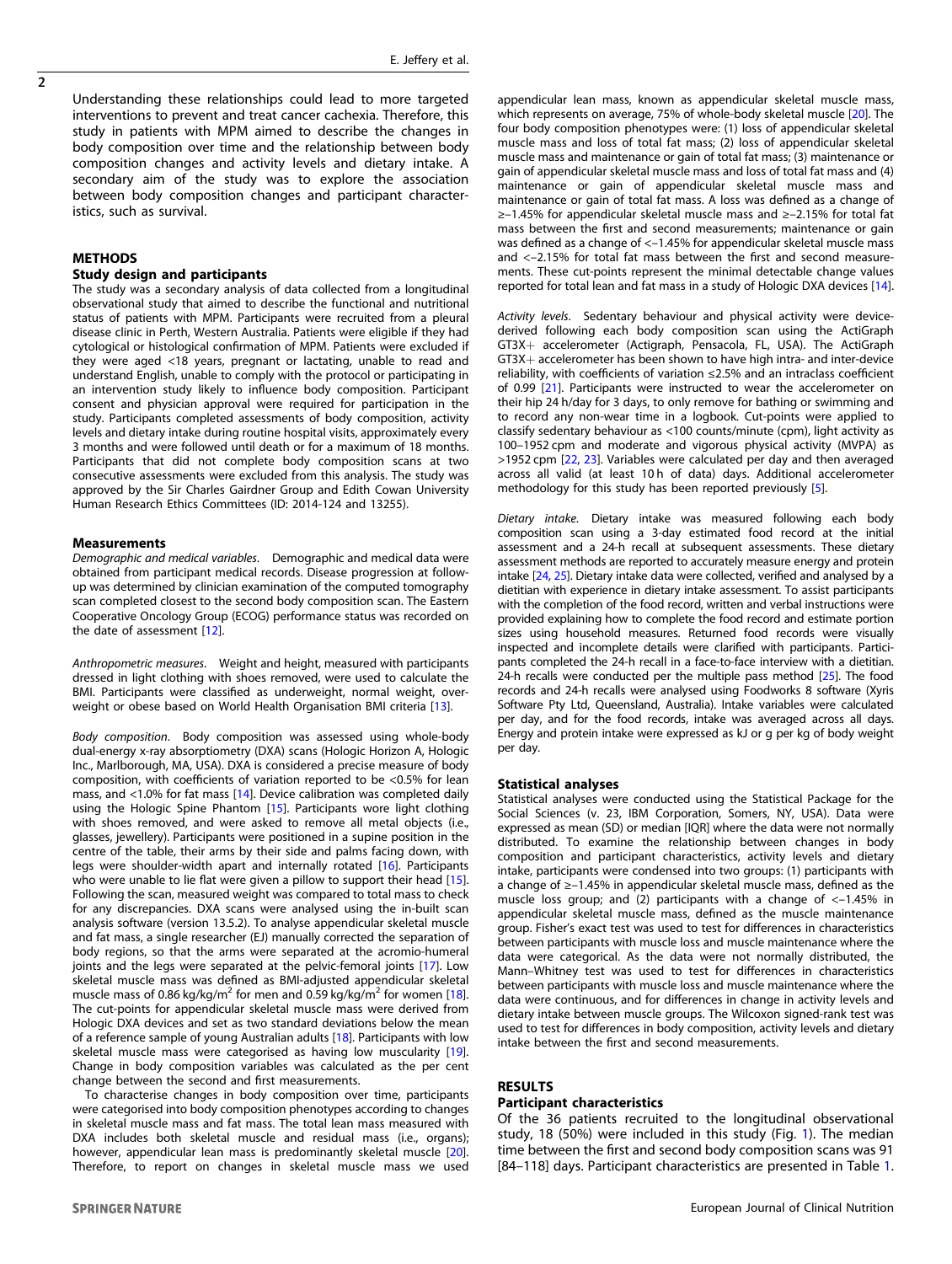<span id="page-4-0"></span>

Fig. 1 Study flowchart. Participants included and excluded in the study.

# Table 1. Participant characteristics,  $n = 18$ .

|                                                          | All participants ( $n = 18$ ) | Muscle loss $(n=9)$ | Muscle maintenance $(n = 9)$ | p value |
|----------------------------------------------------------|-------------------------------|---------------------|------------------------------|---------|
| Age, years                                               | $68.9 \pm 7.1$                | 65.0 [61.0-74.5]    | 69.0 [63.0-75.0]             | 0.605   |
| Sex, men                                                 | 16 (88.9%)                    | 8 (88.9%)           | 8 (100%)                     | 0.471   |
| BMI, $kg/m2$                                             | 25.2 [23.9-28.7]              | 26.1 [23.9-29.8]    | 24.6 [23.8-27.1]             | 0.258   |
| <b>BMI</b> category                                      |                               |                     |                              |         |
| Underweight                                              | $0(0.0\%)$                    | $0(0.0\%)$          | $0(0.0\%)$                   |         |
| Normal weight range                                      | $9(50.0\%)$                   | 3 (33.3%)           | $6(66.6\%)$                  |         |
| Overweight                                               | 7 (38.9%)                     | 4 (44.4%)           | 3(33.3%)                     |         |
| Obese                                                    | $2(11.1\%)$                   | $2(22.2\%)$         | $0(0.0\%)$                   |         |
| Low muscularity, yes                                     | 11 (61.1%)                    | $6(66.6\%)$         | 5 (55.6%)                    | 1.000   |
| Histological subtype, epithelioid                        | 15 (83.3%)                    | 7 (77.8%)           | 8 (88.9%)                    | 1.000   |
| ECOG performance status at first scan <sup>a</sup> , 0-1 | 18 (100%)                     | 9 (100%)            | 9 (100%)                     |         |
| Time from diagnosis to first scan <sup>a</sup>           |                               |                     |                              |         |
| $<$ 3 months                                             | 10 (55.6%)                    | 4 (44.4%)           | 6(66.6%)                     |         |
| 3-12 months                                              | 5(27.8%)                      | 3 (33.3%)           | 2(22.2%)                     |         |
| >12 months                                               | 3(16.7%)                      | $2(22.2\%)$         | $1(11.1\%)$                  |         |
| Time from first to second scan, days                     | 91.0 [84.0-118.0]             | 85.0 [81.0-94.0]    | 98.0 [87.0-140.0]            | 0.113   |
| Cancer treatment during follow-up, yes                   | $9(50.0\%)$                   | 4 (44.0%)           | 5 (55.6%)                    | 1.000   |
| Type of cancer treatment                                 |                               |                     |                              |         |
| Cisplatin and pemetrexed                                 | 3(33.3%)                      | $1(25.0\%)$         | $2(40.0\%)$                  |         |
| Carboplatin and pemetrexed                               | 3(33.3%)                      | $1(50.0\%)$         | $2(40.0\%)$                  |         |
| Vinorelbine                                              | $1(11.1\%)$                   | $1(25.0\%)$         | $0(0.0\%)$                   |         |
| Clinical trial-cisplatin, pemetrexed, and durvalumab     | 2(22.2%)                      | $1(25.0\%)$         | $1(20.0\%)$                  |         |
| Disease progression at second scan <sup>a</sup>          |                               |                     |                              |         |
| Progressed                                               | 10 (55.6%)                    | 5 (55.6%)           | 5 (55.6%)                    |         |
| Stable                                                   | 4 (22.2%)                     | 2(22.2%)            | 2(22.2%)                     |         |
| Response to treatment                                    | $2(11.1\%)$                   | $0(0.0\%)$          | 2(22.2%)                     |         |
| Data not available                                       | $2(11.1\%)$                   | 2(22.2%)            | $0(0.0\%)$                   |         |
| Time from second scan <sup>a</sup> to death              |                               |                     |                              |         |
| <12 months                                               | 7 (38.9%)                     | 7 (77.8%)           | $0(0.0\%)$                   | 0.002   |
| $\geq$ 12 months                                         | 11 (61.1%)                    | 2(22.2%)            | 9 (100.0%)                   |         |
|                                                          |                               |                     |                              |         |

<sup>a</sup>First or second body composition scan.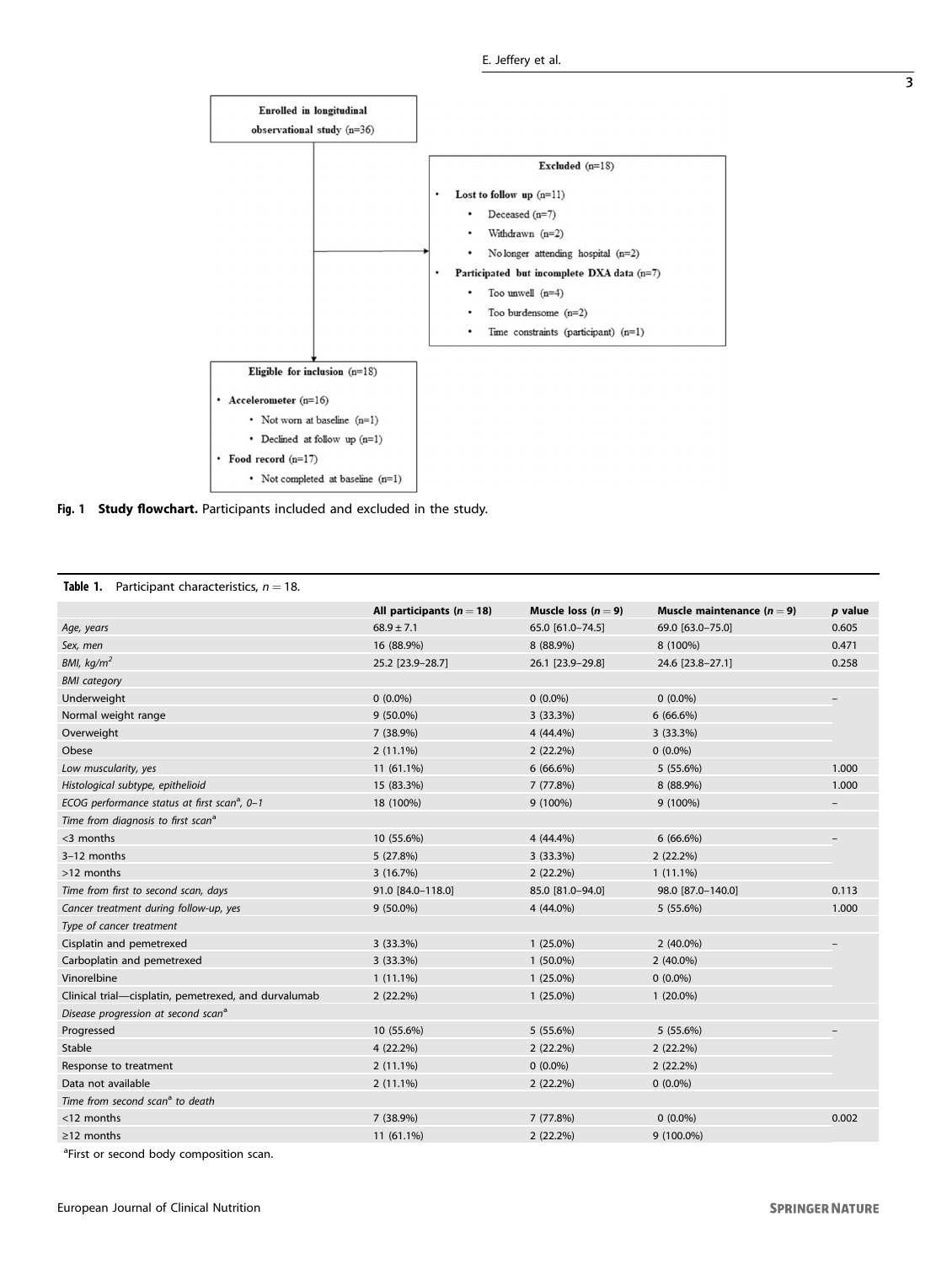

Fig. 2 Proportion of participants within each body composition phenotype. (1) Loss of appendicular skeletal muscle mass and loss of total fat mass; (2) loss of appendicular skeletal muscle mass and maintenance or gain of total fat mass; (3) maintenance or gain of appendicular skeletal muscle mass and loss of total fat mass; and (4) maintenance or gain of appendicular skeletal muscle mass and maintenance or gain of total fat mass.

The majority of participants were men (89%) and the mean age of participants was 68.9 (7.1) years. Nine participants (50%) received cancer treatment during the follow-up period. Nine participants (50%) met the criteria for muscle loss and nine participants (50%) met the criteria for muscle maintenance. Seven participants (78%) with muscle loss survived less than 12 months from the second body composition scan, while none of the participants (0%) with muscle maintenance survived less than 12 months from the second body composition scan ( $p = 0.002$ ). For some outcomes presented (e.g., cancer treatment status) the sample size was too small to complete statistical analysis. No other differences in participant characteristics were observed between muscle change groups ( $p > 0.05$ ) (Table [1\)](#page-4-0).

## Changes in muscularity status

Ten participants (56%) had low muscularity at the first and second body composition scans. One participant (14%) with normal muscularity at the first measurement had low muscularity at the second scan. One participant (9%) who had low muscularity at the first measurement had normal muscularity at the second scan. Of the participants with low muscularity, two (18%) were obese.

## Changes in body composition

When participants were condensed into the four body composition phenotypes, seven participants (39%) had a loss of appendicular skeletal muscle and fat mass, two participants (11%) had a loss of appendicular skeletal muscle and maintained fat mass, four participants (22%) maintained appendicular skeletal muscle and lost fat mass and, five participants (28%) maintained appendicular skeletal muscle and fat mass (Fig. 2).

There were no significant changes in total, lean or fat mass during the follow-up period in the whole group (Table [2](#page-6-0)). Participants with muscle loss  $(n = 9)$  experienced a significant decrease in total mass ( $p = 0.008$ ), trunk lean mass ( $p = 0.011$ ), appendicular skeletal muscle mass ( $p = 0.008$ ) and trunk fat mass ( $p = 0.021$ ) but not appendicular fat mass ( $p = 0.859$ ). Participants with muscle maintenance  $(n = 9)$  experienced a significant increase in appendicular skeletal muscle mass ( $p = 0.038$ ) but not total mass ( $p = 0.31$ ) trunk lean mass ( $p = 0.594$ ), trunk fat mass ( $p = 0.767$ ) or appendicular fat mass ( $p = 0.594$ ).

## Change in activity levels according to muscle change group

There were no significant changes in activity levels during the follow-up period in the whole group (Table [3\)](#page-7-0). Participants with muscle loss had a significant decrease in median step count ( $p =$ 0.008), an increase in the proportion of waking hours spent as sedentary ( $p = 0.028$ ) and a decrease in the proportion of waking hours spent in light activity ( $p = 0.028$ ) (Table [3](#page-7-0)). There was no significant change in the proportion of waking hours spent in MVPA ( $p = 0.260$ ). Participants with muscle maintenance maintained step count ( $p = 0.176$ ), the proportion of waking hours spent as sedentary ( $p = 0.499$ ), in light activity ( $p = 0.499$ ) and in MVPA ( $p = 0.176$ ) (Table [3](#page-7-0)).

There was a significant difference between participants with muscle loss and muscle maintenance for change in step count  $(-1020$  [-4667 to 56] vs. 1234 [-204 to 2221] steps/day;  $p = 0.008$ ; Fig. [3\)](#page-7-0) and for the proportion of waking hours spent in light activity (-4.8 [-9.2 to 0.2] vs. -0.7 [-2.0 to 7.5];  $p = 0.023$ ; Fig. [3\)](#page-7-0) but not for the proportion of waking hours spent as sedentary (4.9 [-2.3 to 11.1] vs. 0.5 [-8.6 to 2.2];  $p = 0.142$ ; Fig. [3\)](#page-7-0).

## Change in dietary intake according to muscle change group

There were no significant within-group changes in energy and protein intake during the follow-up period in the whole group (Table [3\)](#page-7-0). Participants with muscle loss and those with muscle maintenance had no significant change in energy and protein intake (Table [3\)](#page-7-0).

There was a significant difference between participants with muscle loss and muscle maintenance for change in protein intake  $(-0.29 [-0.55 \text{ to } 0.02] \text{ vs. } 0.60 [-0.03 \text{ to } 0.81] \text{ g/kg/day}; p = 0.011;$ Fig. [3](#page-7-0)) but not for change in energy intake  $(-5.8 [-46.1 \text{ to } -0.03] \text{ vs.}$ 9.4 [-22.5 to 103.6] kJ/kg/day;  $p = 0.236$ ; Fig. [3\)](#page-7-0).

#### **DISCUSSION**

Our study is the first to prospectively assess changes in body composition in relation to activity levels and dietary intake in patients with MPM. We identified multiple patterns of body composition change among our participants. Notably, participants with muscle loss and muscle maintenance had distinct survival, physical activity and dietary intake characteristics.

Our participants could be categorised across all four body composition phenotypes. The most common phenotype, which included 39% of participants, was the loss of appendicular skeletal muscle mass and fat mass, which is consistent with the cachexia phenotype [\[3\]](#page-8-0). When we condensed these body composition phenotypes to two groups: (1) muscle loss and (2) muscle maintenance; 50% of participants had muscle loss and 50% had muscle maintenance. This result is particularly notable as the low mean BMI reported in a post-mortem study indicates patients with MPM become emaciated over the disease course [[2](#page-8-0)]. While muscle loss was common, our results suggest that a proportion of participants with MPM can maintain muscle, at least for a proportion of the disease course.

There were significant differences in survival between participants with muscle loss and muscle maintenance. Only a small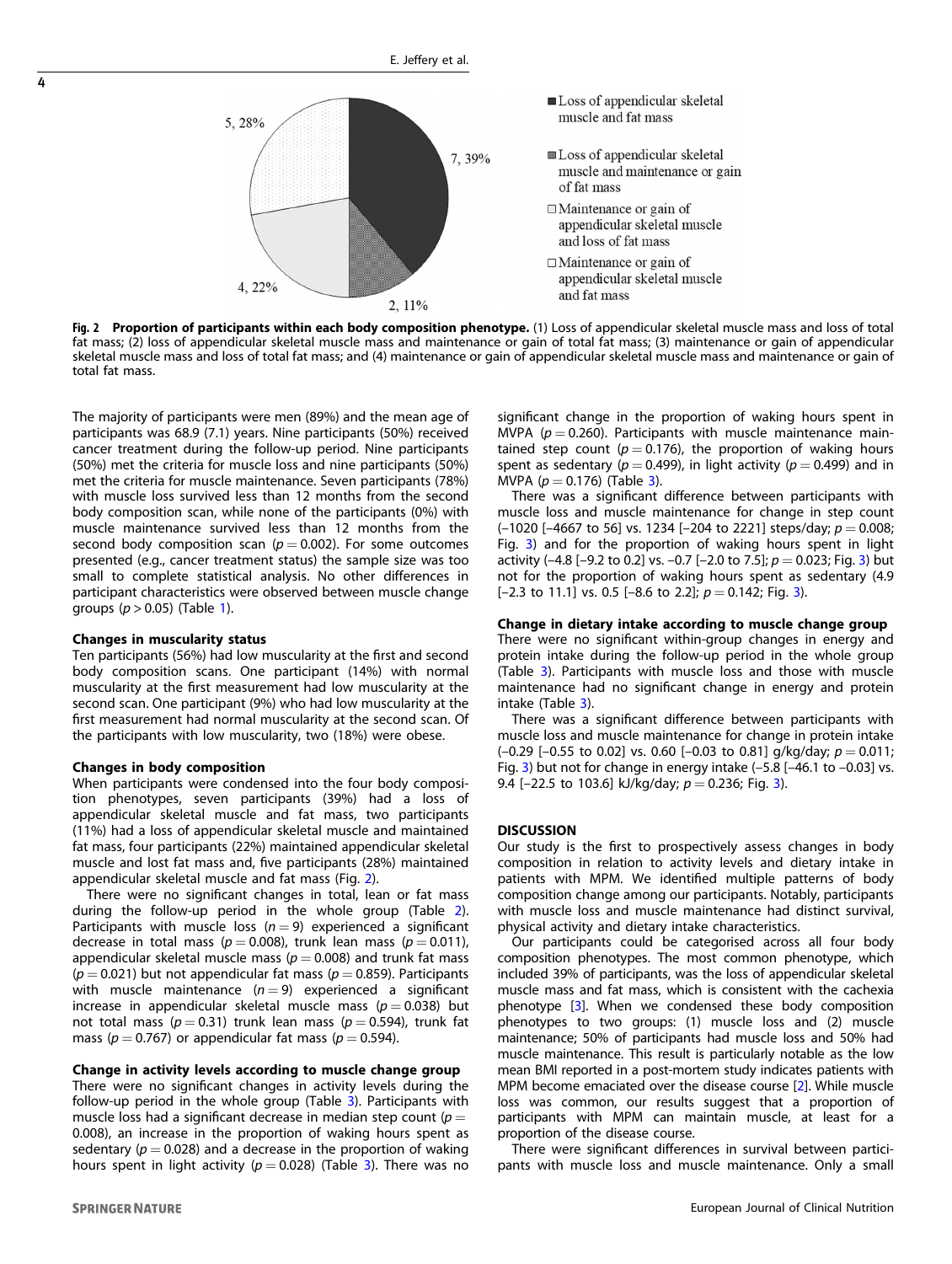<span id="page-6-0"></span>

|                 | Table 2. Participant changes in body composition, $n = 18$ . |                    |         |                     |                    |          |                            |                     |          |
|-----------------|--------------------------------------------------------------|--------------------|---------|---------------------|--------------------|----------|----------------------------|---------------------|----------|
|                 | All participants (n = 18)                                    |                    |         | Muscle loss $(n=9)$ |                    |          | Muscle maintenance $(n=9)$ |                     |          |
| Mass (kg)       | First scan                                                   | Second scan        | p value | First scan          | Second scan        | p value  | First scan                 | Second scan         | p value  |
| Total           | 75.0 (70.3-87.4)                                             | 74.1 (67.3-88.7)   | 0.133   | 75.0 (70.4-91.6)    | 72.5 (66.9-88.7)   | $0.008*$ | 74.1 (68.4-87.1)           | 75.7 (68.8-90.9)    | 0.314    |
| Lean mass       |                                                              |                    |         |                     |                    |          |                            |                     |          |
| Total           | 50.4 (47.3–53.9)                                             | 49.5 (46.9-53.9)   | 0.248   | 51.4 (46.9-56.4)    | 48.7 (43.9-54.6)   | $0.008*$ | 49.6 (46.8-53.5)           | 50.8 (49.0-53.7)    | $0.038*$ |
| Trunk           | 26.6 (24.8-29.1)                                             | $25.4(24.5-28.3)$  | 0.085   | 26.9 (25.2-29.9)    | 25.2 (23.8-29.0)   | $0.011*$ | 25.2 (24.7-28.9)           | 26.5 (24.8-28.2)    | 0.594    |
| Appendicular    | 21.4 (18.9-22.2)                                             | 20.5 (19.7-22.2)   | 0.306   | 21.4 (18.6-23.0)    | 20.4 (17.3-21.8)   | $0.008*$ | $21.2(18.5 - 22.0)$        | 21.8 (20.3-22.2)    | $0.011*$ |
| Fat mass        |                                                              |                    |         |                     |                    |          |                            |                     |          |
| Total           | 24.3 (20.1-30.1)                                             | 24.2 (19.8-28.7)   | 0.215   | 25.9 (20.1-30.1)    | 24.3 (20.5-28.0)   | 0.066    | 22.9 (16.8-30.1)           | $23.6(16.2 - 31.1)$ | 0.953    |
| Trunk           | $12.3(9.8-15.1)$                                             | $11.2(9.4 - 15.1)$ | 0.184   | $12.4(10.1 - 15.3)$ | $10.8(9.4 - 14.0)$ | $0.021*$ | $11.9(7.8 - 15.5)$         | $11.8 (7.7 - 17.0)$ | 0.767    |
| Appendicular    | $11.3(8.3-13.8)$                                             | $11.5(8.4 - 13.9)$ | 0.679   | $11.9(8.3 - 15.2)$  | $11.5(8.7 - 14.2)$ | 0.859    | $10.2(8.2 - 13.0)$         | $10.1 (7.5 - 14.0)$ | 0.594    |
| $*_{p}$ < 0.05. | Data are presented as median (interquartile range).          |                    |         |                     |                    |          |                            |                     |          |

proportion (22%) of participants with muscle loss survived at least 12 months from the second body composition scan, while all (100%) participants with muscle maintenance survived at least 12 months from the second body composition scan. Therefore, muscle loss could be indicative of shorter survival in patients with MPM. Similar findings have been reported in a large retrospective study of patients with advanced cancer  $(n = 368)$  [\[26](#page-8-0)] where the authors stated that muscle loss became more common as death approached  $[26]$  $[26]$ . Tumour burden is thought to mediate the metabolic changes that cause loss of muscle and fat mass [\[27\]](#page-8-0), highlighting the importance of efficacious cancer treatments for the management of cachexia [ [3](#page-8-0)]. There are currently limited treatment options for those with MPM and only 40% of patients respond to first-line chemotherapy treatment [\[28](#page-8-0)]. Therefore, addressing lifestyle factors that contribute to cancer cachexia could offer bene fits to patients with MPM.

Participants with muscle loss had a significant decline in activity levels over the follow-up period of 3 months, while participants with muscle maintenance maintained their activity levels. As physical activity is required for muscle protein synthesis [\[8](#page-8-0)], a decrease in physical activity may have contributed to muscle loss among our participants. In addition, as the majority of participants (70%) with muscle loss had low muscularity at followup, participants may not have had the strength and endurance to participate in their usual physical activity. The lack of physical activity could result in an even greater reduction in muscle loss. Therefore, regardless of the causal pathway between muscle loss and activity levels, resistance exercise training may offer benefit to patients with MPM as it can improve skeletal muscle mass, strength and physical function [[29](#page-8-0)].

There were no statistically significant changes in dietary intake over the follow-up period for participants with muscle loss and muscle maintenance; however, we made clinically meaningful observations. Participants with muscle loss had a median energy and protein intake that was within the recommended energy and protein intake range of 105 –126 kJ/kg and 1.0 –1.5 g/day, respec-tively [\[30](#page-8-0)], while median energy and protein intake among participants with muscle maintenance exceeded these recommendations. A larger study ( $n = 52$ ) in patients with incurable non-small cell lung cancer (NSCLC) reported that higher energy and protein intakes (149 kJ/kg and 1.4 g/kg, respectively) were associated with maintenance of skeletal muscle mass during chemotherapy [[31\]](#page-8-0). Approximately 40 –50% of patients with NSCLC are reported to have an elevated resting energy expenditure [\[32](#page-8-0), [33](#page-8-0)], which could lead to muscle and fat loss unless dietary intake is increased proportionally. As muscle loss developed in our participants meeting dietary intake recommendations, it is possible that elevated resting energy expenditure exists to some extent in patients with MPM. Intakes of energy and protein that exceed recommendations may be needed to preserve skeletal muscle mass in patients with MPM.

This study has several potential limitations worthy of consideration. There are several factors known to affect muscle and fat metabolism, including disease progression, in flammation, cancer treatment and older age [\[34](#page-8-0)]. As participants in this study may be at different stages of the disease, combining all participants together could have introduced bias to the findings. While these characteristics were compared between participants with and without muscle loss, the sample size was too small to allow further evaluation concerning changes in body composition. Energy and protein intake at baseline and follow-up were measured using different dietary assessment methods, which could have affected the repeatability of the measurement. Participant feedback indicated that a 3-day food record was burdensome; therefore, we used 24-h recalls at follow-up assessments. Compared with a 24-h recall, a 3-day food record could be more representative of usual dietary intake as the measurement is carried out over a greater number of days;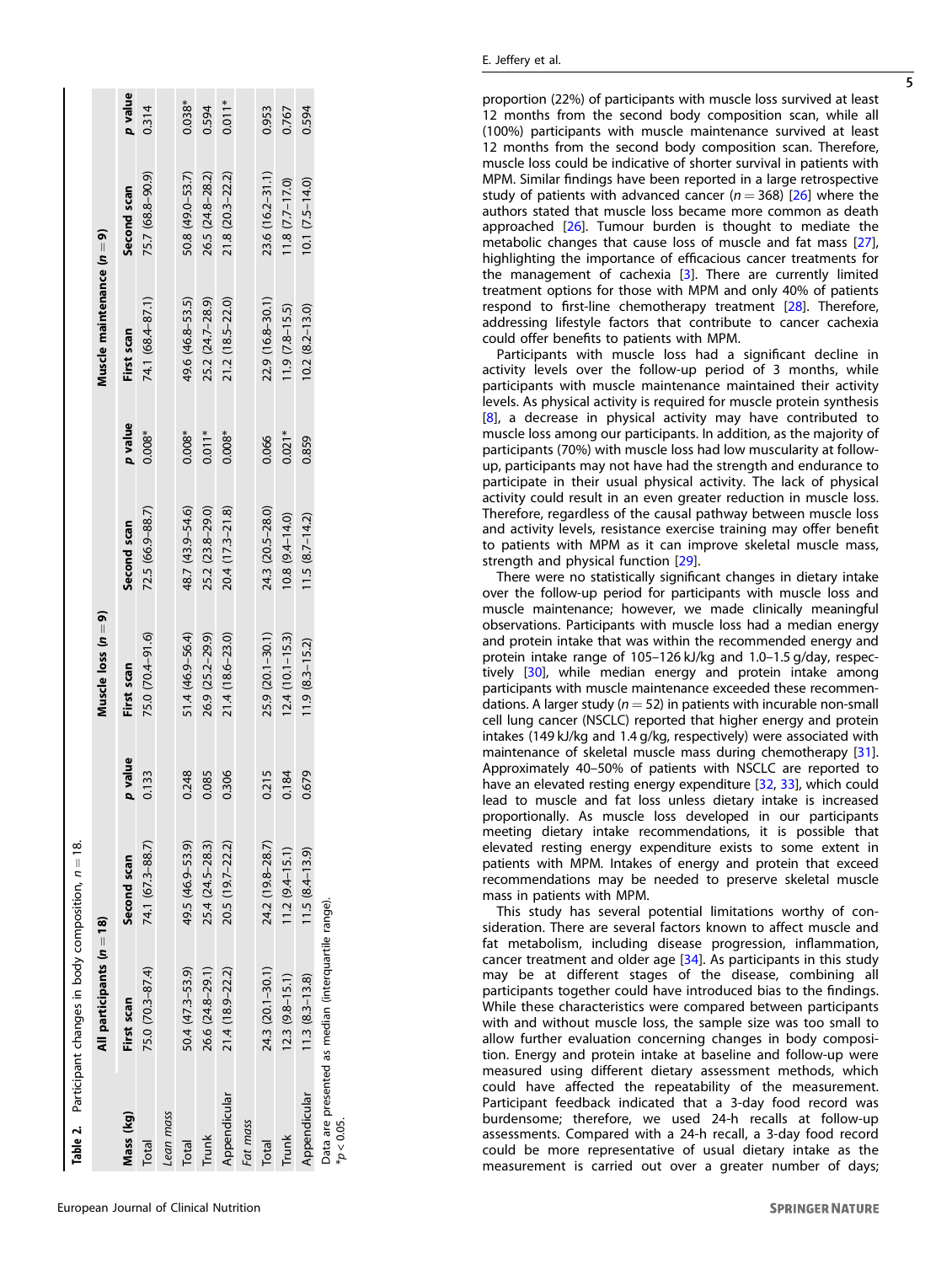<span id="page-7-0"></span>Table 3. Participant activity levels and dietary intake,  $n = 17$ .

| All participants ( $n = 17$ ) |                           | Muscle loss $(n=9)$        |         |                           | Muscle maintenance $(n = 8)$ |          |                            |                            |         |
|-------------------------------|---------------------------|----------------------------|---------|---------------------------|------------------------------|----------|----------------------------|----------------------------|---------|
|                               | <b>First scan</b>         | Second scan                | p value | First scan                | Second scan                  | p value  | First scan                 | Second scan                | p value |
| <b>Activity behaviours</b>    |                           |                            |         |                           |                              |          |                            |                            |         |
| Steps, n                      | 5505<br>$(4603 - 6404)$   | 4736<br>$(3608 - 6843)$    | 0.196   | 6013<br>$(4111 - 9117)$   | 4251<br>$(1738 - 5372)$      | $0.008*$ | 5039<br>$(4582 - 5653)$    | 5590<br>$(4196 - 7404)$    | 0.176   |
| Sedentary<br>behaviour, %     | 70.3<br>$(61.7 - 73.1)$   | 73.1<br>$(64.0 - 76.0)$    | 0.196   | 67.0<br>$(58.1 - 72.7)$   | 73.7<br>$(66.8 - 84.2)$      | $0.028*$ | 72.6<br>$(62.8 - 73.2)$    | 73.1<br>$(63.4 - 75.7)$    | 0.499   |
| Light<br>activity, %          | 27.5<br>$(26.4 - 35.0)$   | 25.5<br>$(22.3 - 34.5)$    | 0.215   | 28.4<br>$(26.0 - 39.6)$   | 25.3<br>$(15.4 - 30.8)$      | $0.028*$ | 27.1<br>$(26.3 - 35.1)$    | 26.2<br>$(22.7 - 35.7)$    | 0.499   |
| MVPA, %                       | $0.8(0.5-3.1)$            | $0.9(0.7-1.7)$             | 0.836   | $1.0(0.4-5.3)$            | $0.7(0.3-1.5)$               | 0.260    | $0.6(0.5-1.4)$             | $1.7(0.8-1.7)$             | 0.398   |
| Dietary intake                |                           |                            |         |                           |                              |          |                            |                            |         |
| Energy<br>intake, kJ/kg       | 129.6<br>$(90.1 - 143.8)$ | 121.8<br>$(102.3 - 147.2)$ | 0.981   | 122.0<br>$(83.2 - 138.6)$ | 116.2<br>$(81.7 - 127.4)$    | 0.314    | 136.8<br>$(103.1 - 151.1)$ | 142.0<br>$(110.2 - 245.5)$ | 0.263   |
| Protein<br>intake, g/kg       | $1.5(0.9-2.0)$            | $1.4(1.1-1.8)$             | 0.492   | $1.0(0.9-1.9)$            | $1.2(0.7-1.4)$               | 0.260    | $1.5(1.0-2.0)$             | $1.7(1.4-2.7)$             | 0.069   |

Data are presented as median (interquartile range).

MVPA moderate and vigorous physical activity.

 $*$ *p* < 0.05.



Fig. 3 Change in physical activity and dietary intake according to muscle change group. a Step count; b proportion of waking hours as sedentary; c proportion of waking hours in light activity; d energy intake (kJ/kg); and e protein intake (g/kg). \*p < 0.05.

however, a 24-h food recall is not less accurate than a food record [[25](#page-8-0)]. Considering this population of advanced cancer patients, participant burden was a key consideration in our study that should also be taken into account in future investigations.

Our study provides an initial insight into changes in body composition experienced by patients with MPM; however, further research is needed to understand the factors that contribute to

the maintenance or decline of physical activity and dietary intake over time. A strength of our study is the use of DXA for body composition analysis, which enabled us to complete a reliable evaluation of appendicular skeletal muscle mass and whole-body and regional fat mass [\[20](#page-8-0)]. These data cannot be obtained through computed tomography evaluation of body composition, which employs a single cross-section analysis, and existing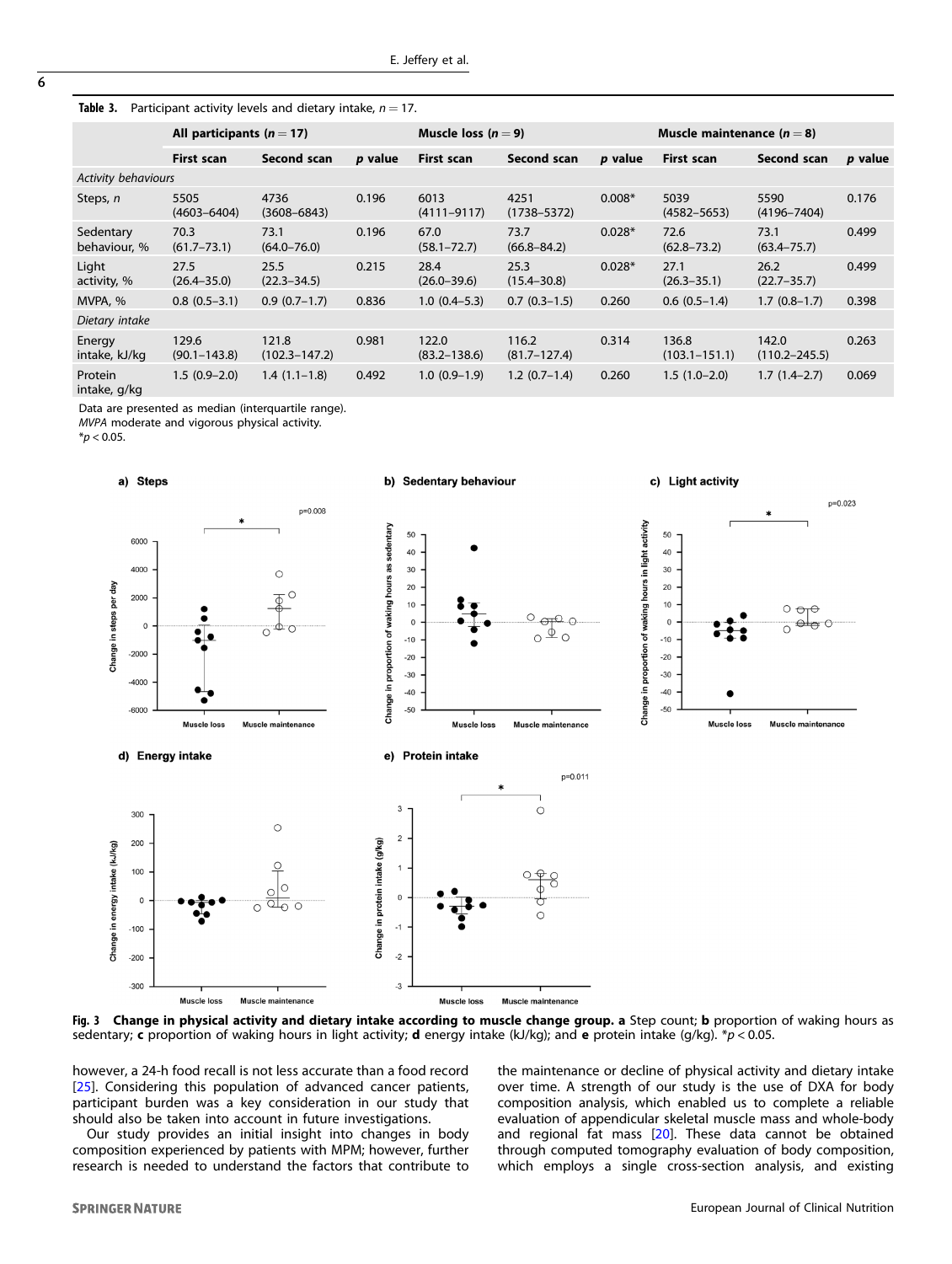<span id="page-8-0"></span>prediction equations used to convert cross-sectional data to appendicular skeletal muscle mass may be inaccurate [35]. In addition, we report device-derived sedentary behaviour and physical activity using an accelerometer, which has greater accuracy when compared with self-report questionnaires [36].

### **CONCLUSION**

For the first time, we report on body composition changes over time in patients with MPM. Our results indicate that multiple patterns of change in body composition exist in this patient population. Muscle loss was associated with poorer survival and decreased activity levels. Interventions that improve physical activity or muscle mass could benefit patients with MPM.

## **REFERENCES**

- 1. Robinson BWS, Musk AW, Lake RA. Malignant mesothelioma. Lancet. 2005;366:397–408.
- 2. Finn RS, Brims FJ, Gandhi A, Olsen N, Musk AW, Maskell NA, et al. Postmortem findings of malignant pleural mesothelioma: a two-center study of 318 patients. Chest. 2012;142:1267–73. [https://doi.org/10.1378/chest.11-3204.](https://doi.org/10.1378/chest.11-3204)
- 3. Fearon K, Arends J, Baracos V. Understanding the mechanisms and treatment options in cancer cachexia. Nat Rev Clin Oncol. 2013;10:90–99. [https://doi.org/](https://doi.org/10.1038/nrclinonc.2012.209) [10.1038/nrclinonc.2012.209.](https://doi.org/10.1038/nrclinonc.2012.209)
- 4. Fearon K, Arends J, Baracos V. Understanding the mechanisms and treatment options in cancer cachexia. Nat RevBye A, Sjoblom B, Wentzel-Larsen T, Gronberg BH, Baracos VE, Hjermstad MJ, et al. Muscle mass and association to quality of life in non-small cell lung cancer patients. J Cachexia Sarcopenia Muscle. 2017;8:759–67. 10.1002/ jcsm.12206Clin Oncol. 2013;10:90–99. <https://doi.org/10.1038/nrclinonc.2012.209>.
- 5. Jeffery E, Lee YCG, Newton RU, Lyons-Wall P, McVeigh J, Nowak AK, et al. Body composition and nutritional status in malignant pleural mesothelioma: implications for activity levels and quality of life. Eur J Clin Nutr. 2019;73:1412–21.
- 6. Shachar SS, Williams GR, Muss HB, Nishijima TF. Prognostic value of sarcopenia in adults with solid tumours: a meta-analysis and systematic review. Eur J Cancer. 2016;57:58–67. <https://doi.org/10.1016/j.ejca.2015.12.030>.
- 7. Baracos VE, Arribas L. Sarcopenic obesity: hidden muscle wasting and its impact for survival and complications of cancer therapy. Ann Oncol.2018;29(Suppl\_2): ii1–ii9. <https://doi.org/10.1093/annonc/mdx810>.
- 8. Brook MS, Wilkinson DJ, Smith K, Atherton PJ. The metabolic and temporal basis of muscle hypertrophy in response to resistance exercise. Eur J Sport Sci. 2016;16:633–44. [https://doi.org/10.1080/17461391.2015.1073362.](https://doi.org/10.1080/17461391.2015.1073362)
- 9. Steffl M, Bohannon RW, Sontakova L, Tufano JJ, Shiells K, Holmerova I. Relationship between sarcopenia and physical activity in older people: a systematic review and meta-analysis. Clin Inter Aging. 2017;12:835–45. [https://doi.org/10.2147/cia.S132940.](https://doi.org/10.2147/cia.S132940)
- 10. Houston DK, Nicklas BJ, Ding J, Harris TB, Tylavsky FA, Newman AB, et al. Dietary protein intake is associated with lean mass change in older, community-dwelling adults: the Health, Aging, and Body Composition (Health ABC) Study. Am J Clin Nutr. 2008;87:150–5. [https://doi.org/10.1093/ajcn/87.1.150.](https://doi.org/10.1093/ajcn/87.1.150)
- 11. Jequier E, Tappy L. Regulation of body weight in humans. Physiol Rev. 1999;79:451–80. <https://doi.org/10.1152/physrev.1999.79.2.451>.
- 12. Oken MM, Creech RH, Tormey DC, Horton J, Davis TE, McFadden ET, et al. Toxicity and response criteria of the Eastern Cooperative Oncology Group. Am J Clin Oncol. 1982;5:649–55.
- 13. World Health Organisation. Waist circumference and waist-hip ratio: reports of a WHO expert consultation, 8-11 December 2008. Geneva: World Health Organisation. 2011.
- 14. Nowitz M, Monahan P. Short term in vivo precision of whole body composition measurements on the Horizon A densitometer. J Med Imaging Radiat Oncol. 2018;62:179–82. [https://doi.org/10.1111/1754-9485.12646.](https://doi.org/10.1111/1754-9485.12646)
- 15. Centres for Disease Control and Prevention. National Health and Nutrition Examination Survey (NHANES) body composition procedures manual. 2013.
- 16. Hart NH, Nimphius S, Spiteri T, Cochrane JL, Newton RU. Segmental musculoskeletal examinations using dual-energy X-ray absorptiometry (DXA): positioning and analysis considerations. J Sports Sci Med. 2015;14:620–6.
- 17. Mourtzakis M, Prado CM, Lieffers JR, Reiman T, McCargar LJ, Baracos VE. A practical and precise approach to quantification of body composition in cancer patients using computed tomography images acquired during routine care. Appl Physiol Nutr Metab. 2008;33:997–1006. [https://doi.org/10.1139/h08-075.](https://doi.org/10.1139/h08-075)
- 18. Kirk B, Bani Hassan E, Brennan-Olsen S, Vogrin S, Bird S, Zanker J, et al. Body composition reference ranges in community-dwelling adults using dual-energy X-ray absorptiometry: the Australian Body Composition (ABC) Study. J Cachexia Sarcopenia Muscle. 2021;12:880–90. <https://doi.org/10.1002/jcsm.12712>.
- 19. Cruz-Jentoft AJ, Bahat G, Bauer J, Boirie Y, Bruyere O, Cederholm T, et al. Sarcopenia: revised European consensus on definition and diagnosis. Age Ageing. 2019;48:16–31. <https://doi.org/10.1093/ageing/afy169>.
- 20. Prado CM, Heymsfield SB. Lean tissue imaging: a new era for nutritional assessment and intervention. JPEN J Parenter Enter Nutr. 2014;38:940–53. [https://](https://doi.org/10.1177/0148607114550189) [doi.org/10.1177/0148607114550189.](https://doi.org/10.1177/0148607114550189)
- 21. Santos-Lozano A, Marín PJ, Torres-Luque G, Ruiz JR, Lucía A, Garatachea N. Technical variability of the GT3X accelerometer. Med Eng Phys. 2012;34:787–90. [https://doi.org/10.1016/j.medengphy.2012.02.005.](https://doi.org/10.1016/j.medengphy.2012.02.005)
- 22. Freedson PS, Melanson E, Sirard J. Calibration of the Computer Science and Applications, Inc. accelerometer. Med Sci Sports Exerc. 1998;30:777–81.
- 23. Matthews CE, Chen KY, Freedson PS, Buchowski MS, Beech BM, Pate RR, et al. Amount of time spent in sedentary behaviors in the United States, 2003-2004. Am J Epidemiol. 2008;167:875–81. [https://doi.org/10.1093/aje/kwm390.](https://doi.org/10.1093/aje/kwm390)
- 24. Gariballa SE, Forster SJ. Dietary intake of older patients in hospital and at home: the validity of patient kept food diaries. J Nutr Health Aging. 2008;12:102–6. <https://doi.org/10.1007/bf02982561>.
- 25. Conway JM, Ingwersen LA, Moshfegh AJ. Accuracy of dietary recall using the USDA five-step multiple-pass method in men: an observational validation study. J Am Diet Assoc. 2004;104:595–603. [https://doi.org/10.1016/j.jada.2004.01.007.](https://doi.org/10.1016/j.jada.2004.01.007)
- 26. Prado CM, Sawyer MB, Ghosh S, Lieffers JR, Esfandiari N, Antoun S, et al. Central tenet of cancer cachexia therapy: do patients with advanced cancer have exploitable anabolic potential? Am J Clin Nutr. 2013;98:1012–9. [https://doi.org/](https://doi.org/10.3945/ajcn.113.060228) [10.3945/ajcn.113.060228.](https://doi.org/10.3945/ajcn.113.060228)
- 27. Argiles JM, Busquets S, Stemmler B, Lopez-Soriano FJ. Cancer cachexia: understanding the molecular basis. Nat Rev Cancer. 2014;14:754–62. [https://doi.org/](https://doi.org/10.1038/nrc3829) [10.1038/nrc3829](https://doi.org/10.1038/nrc3829).
- 28. Vogelzang NJ, Rusthoven JJ, Symanowski J, Denham C, Kaukel E, Ruffie P, et al. Phase III study of pemetrexed in combination with cisplatin versus cisplatin alone in patients with malignant pleural mesothelioma. J Clin Oncol. 2003;21:2636–44. [https://doi.org/10.1200/jco.2003.11.136.](https://doi.org/10.1200/jco.2003.11.136)
- 29. Peddle-McIntyre C, Jeffery E, Lee YCG, Nowak A, McVeigh J, Nguyen B, et al. Resistance exercise training improves physical functioning and sarcopenia status in patients with malignant pleural disease. In preparation.
- 30. Arends J, Bachmann P, Baracos V, Barthelemy N, Bertz H, Bozzetti F, et al. ESPEN guidelines on nutrition in cancer patients. Clin Nutr. 2017;36:11–48. [https://doi.](https://doi.org/10.1016/j.clnu.2016.07.015) [org/10.1016/j.clnu.2016.07.015.](https://doi.org/10.1016/j.clnu.2016.07.015)
- 31. Tobberup R, Rasmussen HH, Holst M, Jensen NA, Falkmer UG, Bogsted M, et al. Exploring the dietary protein intake and skeletal muscle during first-line antineoplastic treatment in patients with non-small cell lung cancer. Clin Nutr Espen. 2019;34:94–100. <https://doi.org/10.1016/j.clnesp.2019.08.006>.
- 32. Ulmann G, Jouinot A, Tlemsani C, Curis E, Kousignian I, Neveux N, et al. Lean body mass and endocrine status but not age are determinants of resting energy expenditure in patients with non-small cell lung cancer. Ann Nutr Metab. 2019;75:223–30. <https://doi.org/10.1159/000504874>.
- 33. Cao DX, Wu GH, Zhang B, Quan YJ, Wei J, Jin H, et al. Resting energy expenditure and body composition in patients with newly detected cancer. Clin Nutr. 2010;29:72–7. [https://doi.org/10.1016/j.clnu.2009.07.001.](https://doi.org/10.1016/j.clnu.2009.07.001)
- 34. Engelen MP, van der Meij BS, Deutz NE. Protein anabolic resistance in cancer: does it really exist? Curr Opin Clin Nutr Metab Care. 2016;19:39–47. [https://doi.](https://doi.org/10.1097/mco.0000000000000236) [org/10.1097/mco.0000000000000236](https://doi.org/10.1097/mco.0000000000000236).
- 35. Kilgour RD, Cardiff K, Rosenthall L, Lucar E, Trutschnigg B, Vigano A. Use of prediction equations to determine the accuracy of whole-body fat and fat-free mass and appendicular skeletal muscle mass measurements from a single abdominal image using computed tomography in advanced cancer patients. Appl Physiol Nutr Metab. 2016;41:70–5. [https://doi.org/10.1139/apnm-2015-0068.](https://doi.org/10.1139/apnm-2015-0068)
- 36. Cleland C, Ferguson S, Ellis G, Hunter RF. Validity of the International Physical Activity Questionnaire (IPAQ) for assessing moderate-to-vigorous physical activity and sedentary behaviour of older adults in the United Kingdom. BMC Med Res Methodol. 2018;18:176. [https://doi.org/10.1186/s12874-018-0642-3.](https://doi.org/10.1186/s12874-018-0642-3)

# AUTHOR CONTRIBUTIONS

EJ, YCGL, RUN, PL-W and CJP-M contributed to the conception of the design of the study. EJ and DBF collected the data. EJ, JM and LS contributed to data analysis. All authors contributed to the article and have approved the submission of the article for publication.

## FUNDING

EJ was supported by an Australian Lung Foundation/Edith Cowan University PhD Scholarship and Australian Government Research Training Program Scholarship. CJP-M was supported by a Cancer Council Western Australia Postdoctoral Fellowship. Open Access funding enabled and organized by CAUL and its Member Institutions.